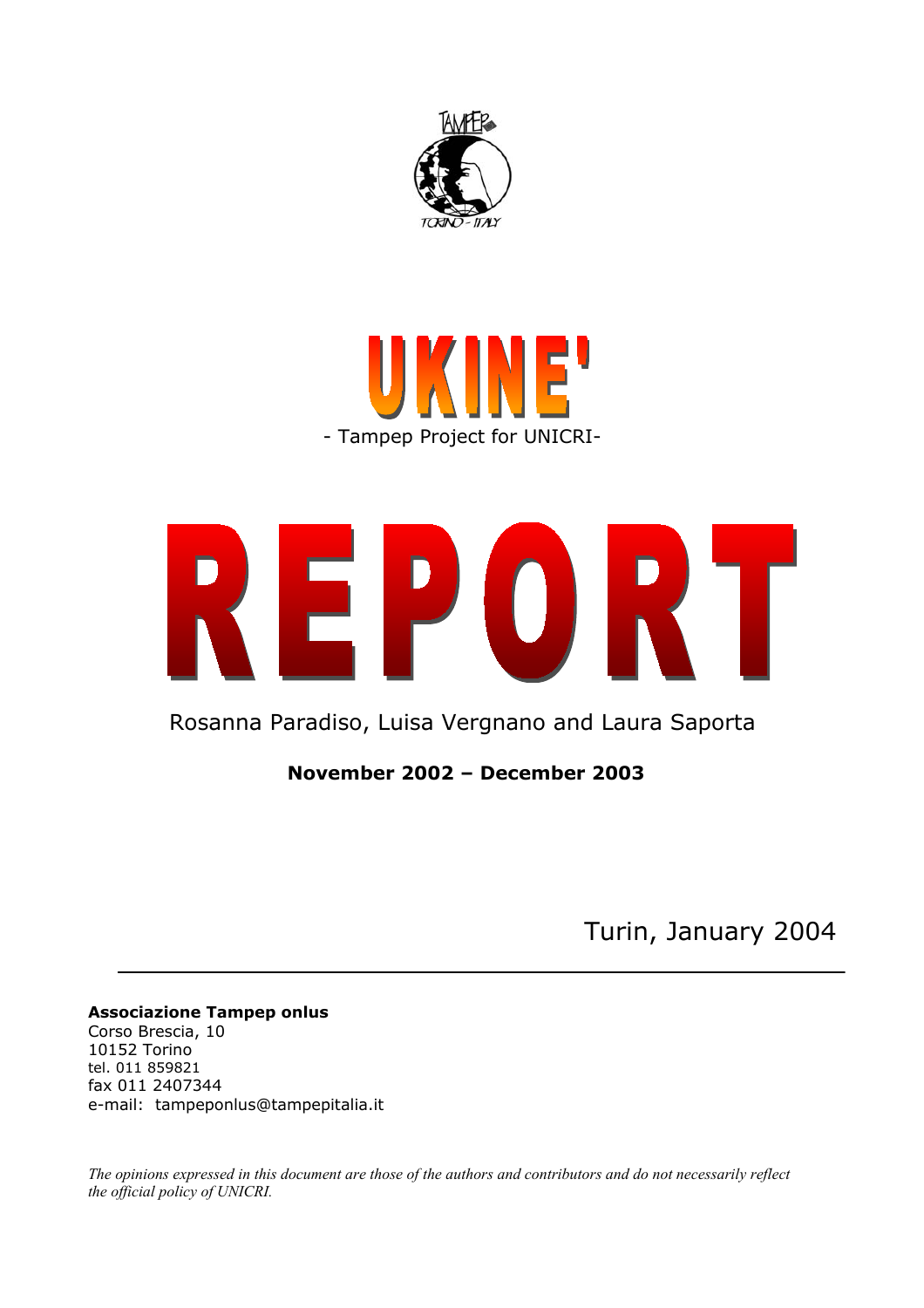## **1. Context/Background**

The Association TAMPEP has been working for many years in the City and in the Province of Turin in order to assist women victims of trafficking for the purpose of sexual exploitation. Over the years, it has noticed a constant if not increasing presence of Nigerian women involved in the prostitution business.

In effect, in the past 15 years there has been a constant growth of the number of foreign citizens entering the Italian territory. The migration flows started between the end of the 80ies and the beginning of the 90ies and had an impact on the prostitution phenomenon. More specifically, it is the Nigerian women, who appeared around 1991, together with the Albanian women who represented the most consistent presence in the trafficking market in Italy.

The presence of the Nigerian community in Turin is significant since it is officially represented by six communities finding their ethnical backgrounds in the various parts of Nigeria. This is why Nigerian women often choose to reside in Turin even though they might work elsewhere, in other important cities or simply in provinces surrounding Turin.

# **2. Tampep's Methodology**

The Tampep Onlus Association is born from a research-intervention project called **Tampep** (*Transnational Aids & STD Prevention Among migrant prostitutes in Europe/Project*), which was financed by the European Commission DG5 in the framework of the "Europe against Aids" program. Tampep is currently present in 21 European countries. In Italy, it has as reference the Committee for the Civil Rights of the Prostitutes. The association has been in Turin since 1993 where it started with the Tampep working group (which later constituted itself as Association in 2001). Since 1997, Tampep has been supported by the Province of Turin, Assessorato alla Solidarietà Sociale, and, more recently, also by the City of Moncalieri. The methodology of Tampep's project is divided in six working areas:

- $\triangleright$  Mobile street unit and other outreach work in the field;
- $\triangleright$  Reception of the women in the office, consultancy and accompaniment to the necessary services (health, legal…);
- $\geq$  Gathering of informative data on the target group, evaluation of collected information and analysis of the changing situations;
- $\triangleright$  Workshops with the target group to evaluate their knowledge and develop together focused education tools, considering linguistic, educational and cultural differences;
- $\triangleright$  Training for peer educators chosen amongst the girls involved in the Tampep project.

More than anything else, Tampep takes the form of a project aiming at **reducing the psycho-physical harm related to all possible prejudices against persons who prostitute themselves**. The prevention material distributed by the social workers and cultural mediators doing the mobile street unit or in the office inform on HIV-Aids and other sexually transmittable diseases (STDs). It also gives information on contraception, how to deal with bad customers and how to prevent oneself from being attacked while working on the street. In addition, material is distributed informing the target group on the Italian law and on how/where one can have access to the social services.

As foreseen by the methodology of the project, major importance is given to the **cultural mediation** and to the involvement of persons coming from the same culture as the major groups of prostitutes present in the area. First of all the cultural mediation occurs for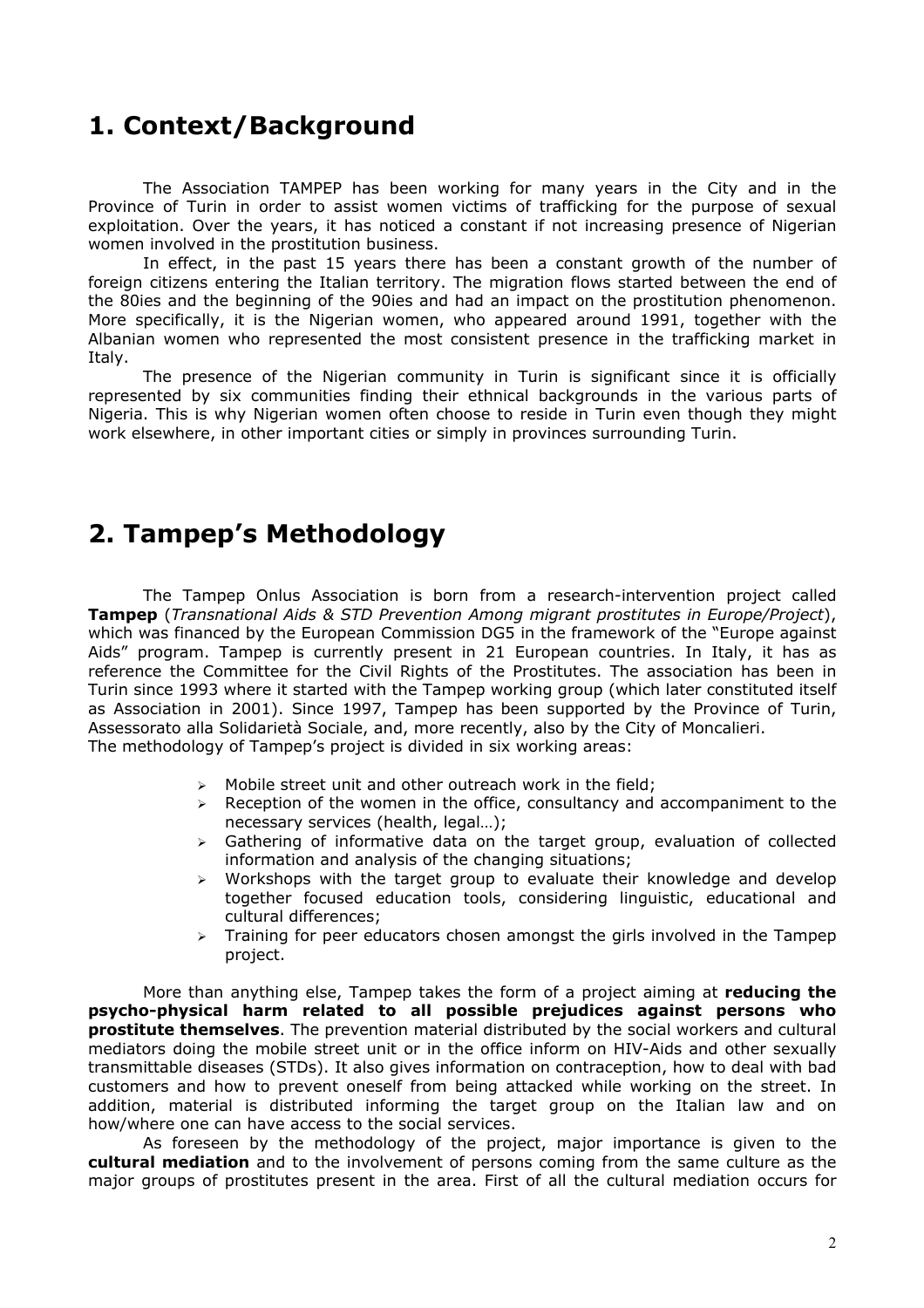linguistic reasons, but it is also of key importance as far as cultural aspects are concerned and their connection to varying systems of belief.

As far as monitoring is concerned, it takes place both during the **mobile street unit** actions and during the **reception of the girls at the office**: during the first contact on the street, the social workers briefly present the project and its goals, explain the content of the prevention material given out and how the social services can be accessed. During this first contact, condoms and additional material are distributed for the security and the personal health of the user. The social workers then communicate the address of the office where it is possible to further discuss the issues at hand or simply as a gathering place to meet a friendly person. Finally, they try to collect basic information regarding the girls: origin, age, length of stay in Italy….

The new or "first" contacts represent in general 50% of the contacts established by the mobile street unit, confirming thereby the high level of mobility of the girls involved in trafficking as well as the enormous amount of new and continuous arrival.

During this first contact the girls usually welcome the cultural mediator of their own nationality and are quite talkative even if they only share basic personal information. During the second or after repeated contacts instead, it is more likely that they open up, talk about their lives and often complain about their conditions.

In the office, the social worker compiles a confidential **"personal data form"** for the women asking for consultation and agreeing to give the necessary information. The forms serve to collect data such as the objective of the visit, the working place, age, origin, education level, previous jobs in home country, transit countries coming to Italy, situation regarding the residence permit, existing network of relatives or friends in the area where she resides.

The almost ten years old presence of the Tampep project in the Turin area has allowed to gather a series of important data regarding the conditions of and changes in the migration flows relative to the trafficking of foreign women and minors with the purpose of sexual exploitation. More than anything else, this was made possible by the interest and the welcoming attitude of the girls met during all these years.

Another fundamental part of the activities concerns the reception of the women who decide to denounce their exploiters and to start a **social protection program**, which, in time, will allow them to regain total autonomy. Tampep offers concrete support to the women, accompanying them through the various steps of the denunciation, assisting them in the procedure to obtain the residence permit, helping them in the search for a protected house in which to spend the first period of time and, later on, helping them to find an apartment to share with other girls. Assistance is also provided to integrate the women in skills building and working programs. Tampep avails of two apartments in Turin for the women following such programs. It also collaborates effectively with the network of territorial resources, that is, of other associations, institutions, public bodies taking care of these women as well as with organizations working in the skills building or job placement sector.

# **3. The situation of the Women**

The Nigerian women involved in prostitution and in trafficking for the purpose of sexual exploitation face specific difficulties, which can be summed up as follows:

- concrete living conditions (blackmail, exploitation and violence both, from the part of the exploiters than of the clients, weather conditions, working hours, housing, access to public services, regularization of the situation in Italy);
- health risks directly related to prostitution (HIV, sexually transmittable diseases, pregnancies…);
- psychological problems.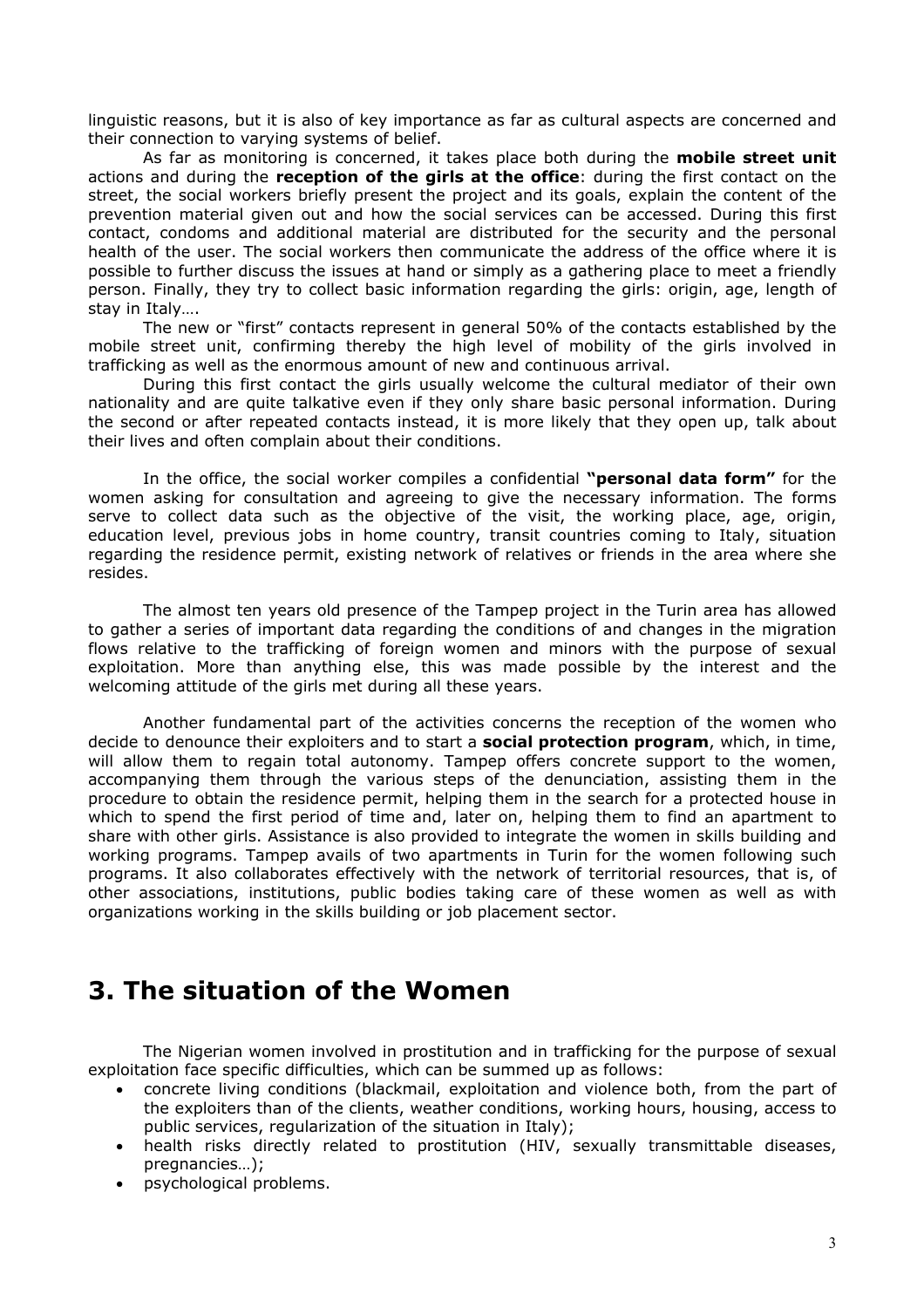First of all, the difficulties relative to the concrete **living conditions** of the women refer to the extreme hardship in which they live. In effect, they are subdued and kept under strict control thanks to psychological, economical and social conditioning. Their documents are taken away from them and kept by the exploiters as a guarantee; in the meantime, the girls are forced to live with others under continuous surveillance. Who resists gets beaten up to serve as an example to the others. Another form of coercion is the use of magic rituals performed according the culture of origin (Woodoo rituals).

Any opportunity to create contacts and develop friendships in Italy is prevented and the girls are threatened in order to discourage them to have contacts with law enforcement agents. Furthermore, even the families left back in the country of origin are threatened if the girls do not cooperate.

Next, the access to health care and social services is made difficult because the victims lack awareness and knowledge of their rights to be assisted, as well as of the possibility to easily access these rights (for logistical, linguistic, cultural and psychological difficulties): in this case, the role of the social workers working on the street is fundamental.

Finally, also the housing situation is problematic. When the women work on the street, they usually live in precarious conditions: they live in group, stuffed in houses, small rooms, previous warehouses, small and decadent hotels and pensions, and are generally marginalized from the society in which they are forcefully inserted and kept under control.

As far as **health conditions** are concerned a series of problems are to be taken into consideration: the termination of pregnancy because foreign prostitutes use it as a contraceptive method, and often have recourse to multiple abortions; unprotected sexual intercourses because they lack awareness of the risks they incur, and because clients are ready to pay more for this type of services.

When facing serious health problems, the women often turn to inappropriate rudimentary methods, to medication that is unknown to them and which they do not know how to use, taken in excess and maybe even mixed with alcoholic drinks.

Regarding the psychological hardship, a constant stress situation and continuous anxiety are key elements. They are related to their illegal giudicial situation (continuous fear of the police), to their working situation (fear of aggressions and violcences from the exploiters and the clients), to their isolation (prostituted women are usually not very much integrated into the territorial social framework).

# **4. The Ukine' Project**

The UKINE' project (November 2002 – December 2003) – carried out by Tampep for UNICRI "Programme of Action against Trafficking in Minors and Young Women from Nigeria into Italy for the purpose of sexual exploitation" – following the various actions and proposals of the project, has involved an important number of Nigerian women victims of trafficking for sexual purposes in Turin and its Province.

Next, we will look back at the initial objectives and actions planed in the project, analyzing for each of them the achieved results.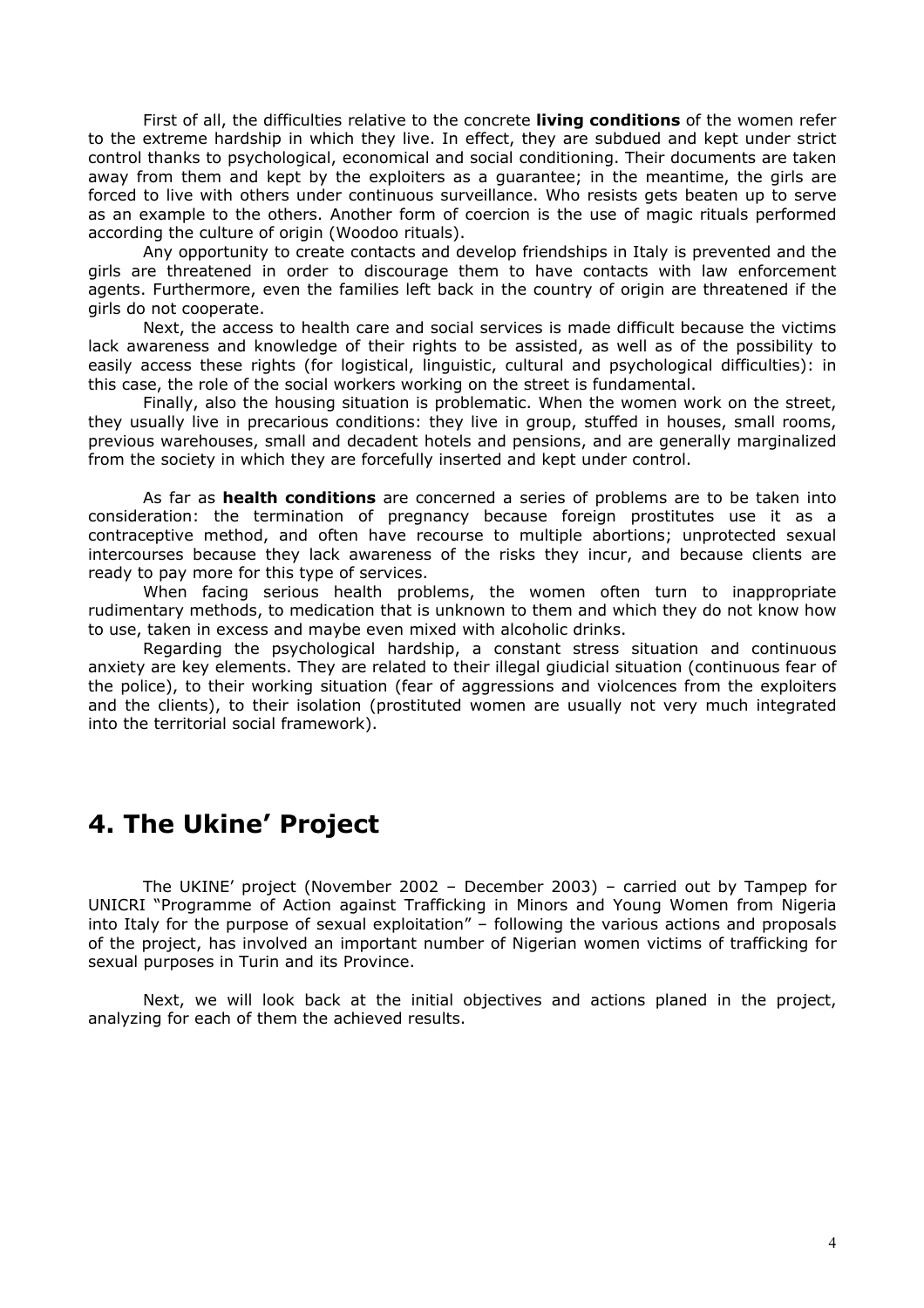# **Action 1**

| <b>Action 1</b>                                                                                                                                                                                                    | <b>Objectives</b>                                                                                                                                                                                                                                                     | <b>Methodology</b>                                                                                                                                                                                                                                                                                                                                                            | <b>Beneficiaries</b>                                                                                                 |
|--------------------------------------------------------------------------------------------------------------------------------------------------------------------------------------------------------------------|-----------------------------------------------------------------------------------------------------------------------------------------------------------------------------------------------------------------------------------------------------------------------|-------------------------------------------------------------------------------------------------------------------------------------------------------------------------------------------------------------------------------------------------------------------------------------------------------------------------------------------------------------------------------|----------------------------------------------------------------------------------------------------------------------|
| Diffusion of information on:<br>Legal aspects<br>Help line<br>$\bullet$<br>Art.18<br>$\bullet$<br>Health related aspects<br>٠<br>Access to public<br>٠<br>services<br>Local Nigerian network<br>٠<br>and community | Facilitate<br>understanding of<br>opportunities provided<br>by the Italian<br>legislation;<br>Improve access to<br>public services;<br>Build a trust<br>$\bullet$<br>relationship, a space<br>free of moral judgment<br>and open to<br>understanding of the<br>other. | Use of cultural<br>$\bullet$<br>mediators and written<br>information material<br>written in women's<br>mother tongue;<br>Involvement of local<br>$\bullet$<br>Nigerian community<br>leaders for information<br>and support;<br>Mobile street unit;<br>$\bullet$<br>Individual interviews at<br>the association's office;<br>Accompaniment to<br>$\bullet$<br>public services. | Nigerian women<br>$\bullet$<br>and minors victims<br>of trafficking for<br>the purpose of<br>sexual<br>exploitation. |

### **Achieved Results**

The dissemination of information, as mentioned in the paragraph regarding Tampep's methodology, is realized mainly during the mobile street unit activities, which, in 2003, has been carried out 3-4 times a week, in the afternoon or at night, throughout the year and in the various areas of Turin and its Province.

All the information material used and distributed by Tampep is always first "tested" by the women to whom it is addressed. In effect, the material is created following their requests or/and according to specific problems, which concern them. The material is therefore created together with the cultural mediators and then shown to the women for further comments and improvements.

In 2003 the new updated version of the **Agenda Legale** (Legal Agenda) was inaugurated and distributed to the women. It is a practical and handy tool elaborated by the Committee for the Civil Rights of the Prostitutes and by the Tampep International Foundation. It contains information in the languages represented by the major linguistic groups on:

- How to legally enter Italy with a working permit, being married… (Law 139, 30 July 2002);
- Expulsions;
- Health and rights;
- Protection/tutorship of minors;
- Street work, Art. 18, help line against trafficking

In addition, in 2003 Tampep produced on its own, a new **leaflet containing specific information on themes related to the Political Asylum and on how to deal with law enforcement forces**: It thereby directly responded to numerous requests made by the women who showed confusion regarding the status of political refugee, as well as regarding their rights/duties when they get arrested by the police forces (for example not to give fake names, that they can ask for a receipt for the goods taken away from them…).

Another **information leaflet** was created, this time **for Nigerian women detained at the CPT (Temporary Detention Center) of Turin**. It explains the possibilities to participate to a reinsertion project in their country of origin, gives indications on how to contact members of the Tampep team for private encounters while at the centre and informs on the current Nigerian law on prostitution. This material has also been adopted and distributed by the Women Section of Red Cross, which is a referent, within the Temporary Detention Center, for expelled immigrants.

More specific information was then given on demand to women who came to the office during reception hours (daily from 10.00 to 13.00). There, the women were received and listened to by a social worker and a Nigerian cultural mediator. In general they asked to be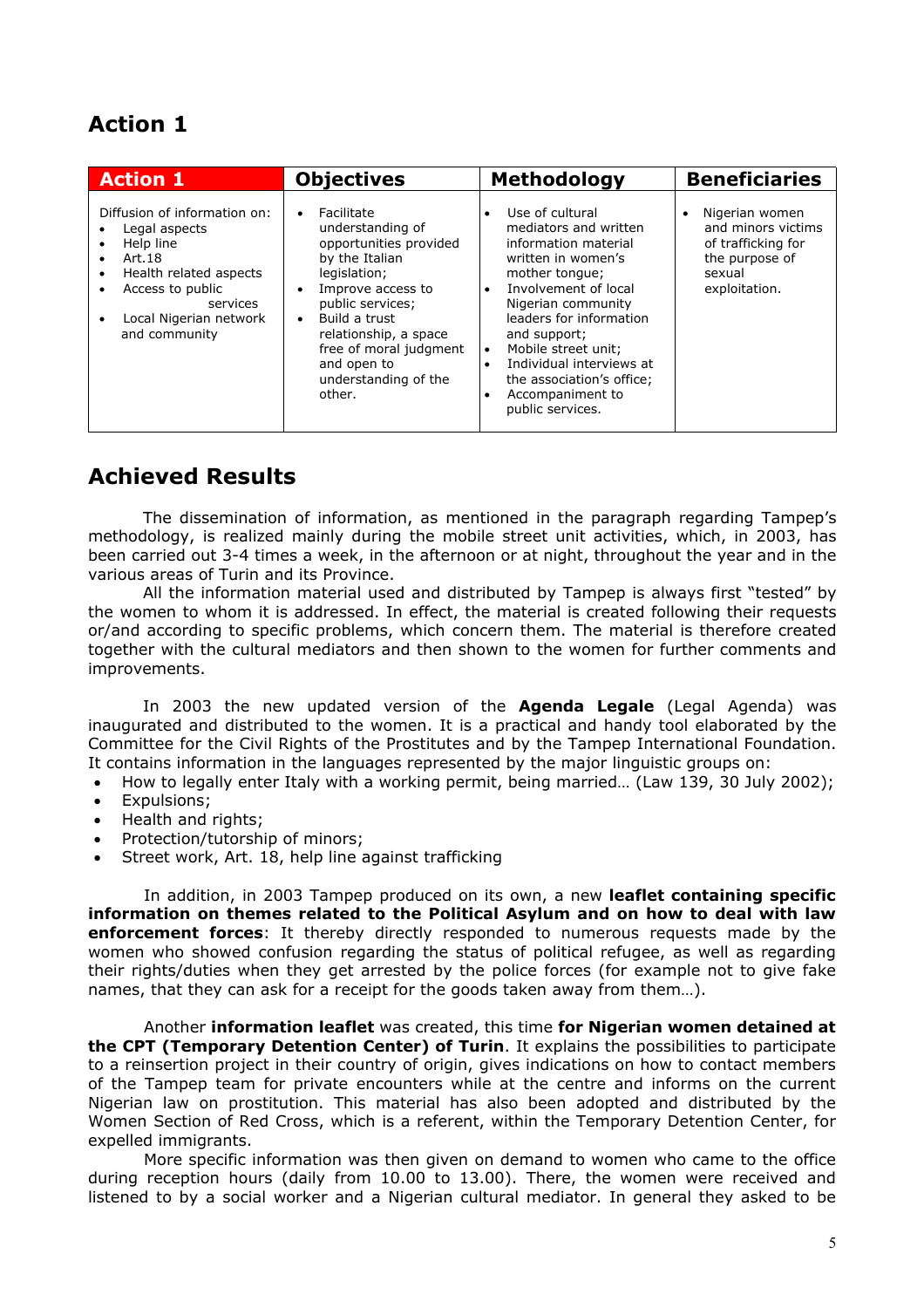accompanied to the health services or to be assisted to handle the heavy paperwork relative to the release of official documents or residence permits.

As far as the **access to public services** is concerned, the request usually emerges during the women's visit to the office. The channels leading to a visit to the office are as follows:

- The encounter with the social worker and the cultural mediator during the mobile street unit leads to a first contact and thereby knowledge of the existence of Tampep**.**
- The information material distributed to the women helps them to orient themselves and makes them more aware of the various possibilities to take care of their health.
- The hearsay is very efficient; many girls come to the office sent by friends who already know the services offered by Tampep.
- Clients themselves are sometimes the mean by which girls access the office.

In 2003, **56 new personal data forms were registered** following encounters with Nigerian women seeking assistance at the Tampep office. An additional **126** of them were **accompanied** to health service in Turin**.**

Furthermore, Tampep's cultural mediators were at the disposal of the Help line against trafficking over the year 2003.

The local network of reference was principally activated thanks to the contact with the **Nigerian pastor** from the Pentecostal church in Turin.

The pastor showed interest in the project and the willingness to collaborate.

Agreements were then made to verify the availability of the Casa Circondariale "Le Vallette" in Turin in order allow the pastor to celebrate religious services inside the jail and to have private interviews upon the request of the women. The strong personal motivation of the pastor made it possible for him to be active within the jail in favor of Nigerian women.

### **Observations on the Phenomenon**

Regarding the distribution of information material, the most appreciated one amongst Nigerian women is "Augusta's Way", a comic, which has as main protagonist a Nigerian woman victim of trafficking. She is shown arriving in Europe and meeting all the various difficulties, which life on the street involves as well as receiving advices from her friends on how to resolve these problems. The women usually enjoy the images, appreciate the simple language and recognize themselves in the story.

Concerning the type of requests made in Tampep's office, a gradual change has been noticed aiming towards a growing specificity of the women's needs. While Nigerian women once came to the office, often after having met Tampep's mobile street unit, just to chat and to have a contact with someone of the same community who would help them to orient themselves, they now mostly come to the office with specific requests to access particular services and information. Therefore, the information level of the women grew over the years. Tampep's work, together with the other components of the network, which all work in the same direction, has certainly contributed to the creation of primary basic information, which leads women to come to the office with specific questions and requests.

Nigerian women usually ask to be accompanied several times to the health services, even though they have already been there and would only need to go back to the same place. This means that, even though some of them are autonomous regarding health care services, they feel reassured by the presence of a social worker, who can intervene, should there be any occurrence of difficulties or incomprehension with the medical staff.

Contrary to Eastern European women, Nigerian women do not use private medical services.

### **Critical Points**

√ It became evident that some of the Nigerian women are illiterate and that, in this case, the dissemination of information is more efficient at the level of a direct personal contact with the women or through the distribution of information material containing pictures.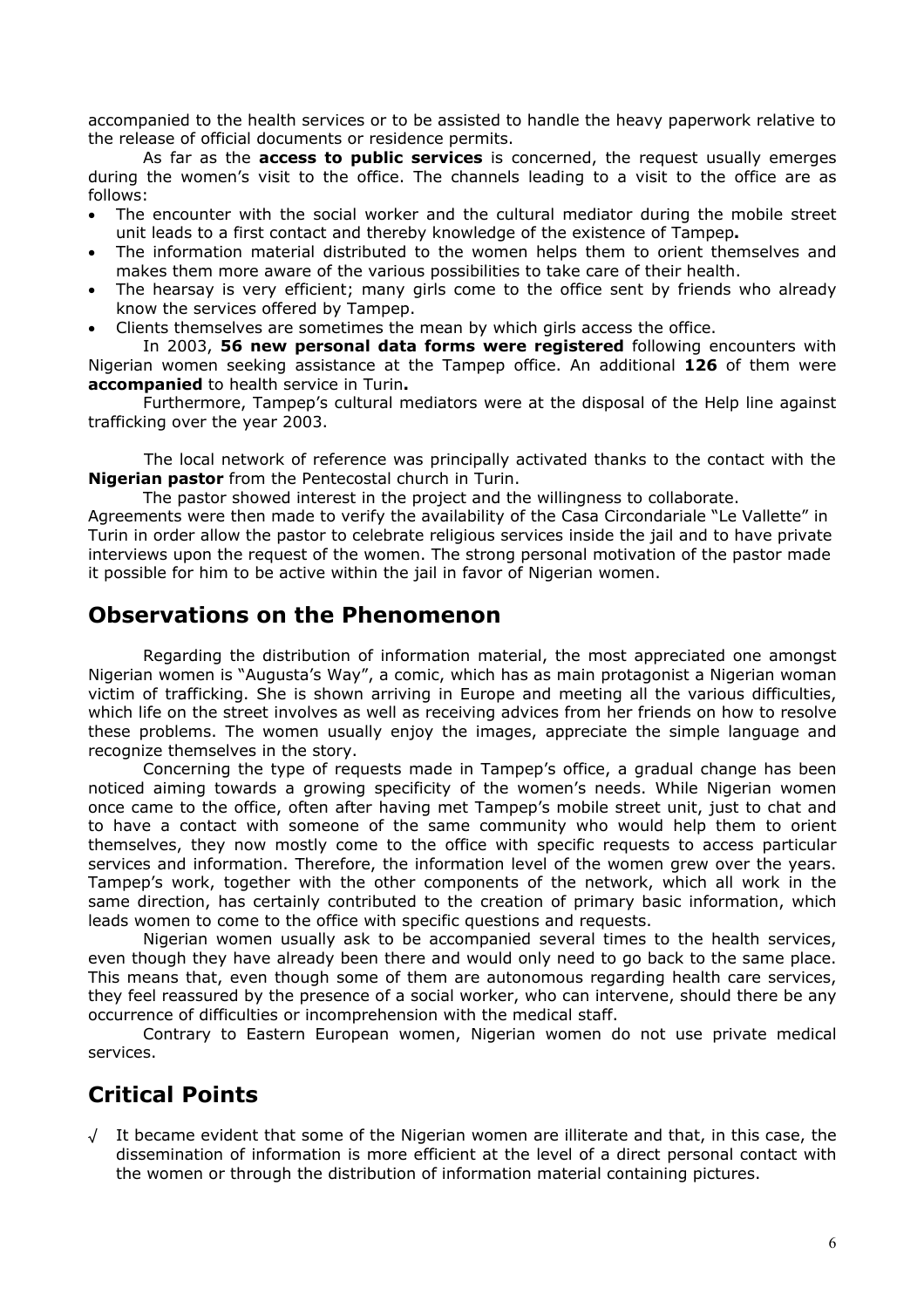√ The Nigerian women, like many foreigners who have been in Italy for only a short time, have difficulties to handle the bureaucratic aspects of accessing public services. This is due to the fact that they do not yet understand the language well enough, and, above all, to the necessity to follow the various steps requested by the system in order to obtain what they need. This is true for health care and social services as well as for the access to housing facilities.

### **Perspectives**

The dissemination of information occurring during the mobile street unit outings, after having been done for years by the association, can now be considered consolidated. On the one hand side, the women now trust the social workers, and on the other hand, the continuous collaboration with the other organizations of the network which also actively work on the territory, has allowed a constant exchange of information, resources and good practices.

But with the bill n<sup>o</sup> 65 of 16.07.2002 on the regulation of prostitution, there might be a possible important change of the legal context. In effect, this new law, which is currently at a standstill, would prohibit prostitution in public places. This means that the possibilities to create a direct contact with the women would be drastically reduced, that they would be more controlled and would not have easy access to information material or public services. Should this happen, it would be necessary to think of alternative strategies to activate efficient communication channels with them.

# **Action 2 and 3**

What follows is the presentation of both actions 2 and 3 of the project in order to give a more complete picture of the prostitution phenomenon.

| <b>Action 2</b>                                           | <b>Objectives</b>                                                                                                                                            | <b>Methodology</b>                                                                                                                                                                                                                                              | <b>Beneficiaries</b>                                                                                              |
|-----------------------------------------------------------|--------------------------------------------------------------------------------------------------------------------------------------------------------------|-----------------------------------------------------------------------------------------------------------------------------------------------------------------------------------------------------------------------------------------------------------------|-------------------------------------------------------------------------------------------------------------------|
| Mapping of the<br>phenomenon of migrants'<br>prostitution | Constant updating of the<br>phenomenon's<br>developments on the<br>territory                                                                                 | Implementation of the<br>$\bullet$<br>mobile street unit in the<br>Province of Turin;<br>Compilation of data<br>$\bullet$<br>sheets and reports<br>relative to every mobile<br>street unit outing.                                                              | Nigerian women<br>$\bullet$<br>and minors victims<br>of trafficking for the<br>purpose of sexual<br>exploitation. |
| <b>Action 3</b>                                           | <b>Objectives</b>                                                                                                                                            | <b>Methodology</b>                                                                                                                                                                                                                                              | <b>Beneficiaries</b>                                                                                              |
| Research on Nigerian<br>prostitution                      | Implementation of the<br>mobile street unit activities<br>and mapping of<br>prostitution focusing on<br>the situation of Nigerian<br>women on the territory. | Research activity on the<br>$\bullet$<br>specified target<br>Implementation of the<br>$\bullet$<br>mobile street unit in the<br>Province of Turin;<br>Compilation of data<br>$\bullet$<br>sheets and reports<br>relative to every mobile<br>street unit outing. | Nigerian women<br>$\bullet$<br>and minors victims<br>of trafficking for<br>the purpose of<br>sexual exploitation. |

### **Achieved Results**

The data was collected during a period going from the **1st of November 2002 to the 30th of November 2003** and is drawn from the data forms compiled following the mobile street unit outings. The information below regards exclusively the Nigerian target.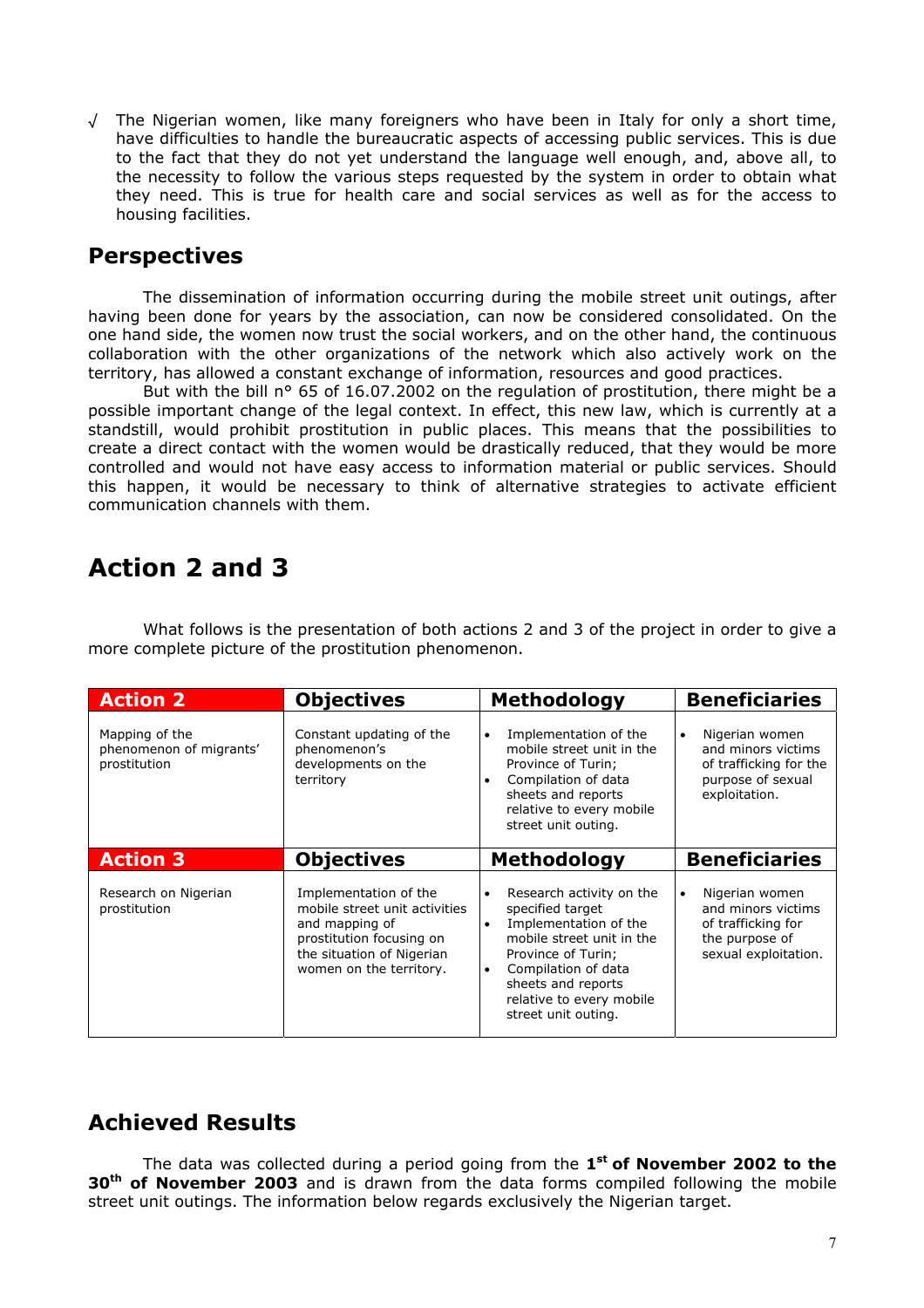### **1) Nationalities**

#### **Table 1. Nationalities**

| <b>Nationality</b> | N.                                                                          | $\frac{1}{2}$      |
|--------------------|-----------------------------------------------------------------------------|--------------------|
| Albanian           | $\overline{1}12$                                                            | 9.1                |
| Bosnian            | $\mathbf{1}$                                                                | 0.1                |
| <b>Brazilian</b>   | 9                                                                           | 0.7                |
| Bulgarian          | 54                                                                          | 4.4                |
| Chinese            | 5                                                                           | 0.4                |
| Colombian          | $\overline{1}$                                                              | 0.1                |
| Kosovo             | $\overline{1}$                                                              | 0.1                |
| Greek              | $\overline{6}$                                                              | 0.5                |
| Croatian           | $\frac{2}{1}$                                                               | 0.2                |
| Cuban              |                                                                             | 0.1                |
| Egyptian           | $\overline{\mathbf{1}}$                                                     | 0.1                |
| Guinean            | $\begin{array}{c}\n\phantom{+}2 \\ \hline\n15 \\ \phantom{+}1\n\end{array}$ | 0.2                |
| Italian            |                                                                             |                    |
| Latvian            |                                                                             | $\frac{0.12}{0.1}$ |
| Lithuanian         | 3                                                                           | 0.2                |
| Moroccan           | $\overline{21}$                                                             | 1.7                |
| Moldavian          | $\overline{3}0$                                                             | $\overline{2.4}$   |
| <b>Nigerian</b>    | 749                                                                         | 60.6               |
| Polish             | $\mathbf{1}$                                                                | $0.\overline{1}$   |
| Romanian           | 169                                                                         | 13.7               |
| Russian            | $\frac{1}{29}$                                                              | $\overline{2.3}$   |
| Senegalese         | $\overline{1}$                                                              | 0.1                |
| Spanish            | $\frac{2}{1}$                                                               | $0.\overline{2}$   |
| Tunisian           |                                                                             | 0.1                |
| Ukrainian          | $rac{5}{1}$                                                                 | 0.4                |
| Hungarian          |                                                                             | $\overline{0.1}$   |
| Yugoslavian        | $\overline{1}$                                                              | 0.1                |
| Non declared       | $\overline{12}$                                                             | 1.0                |
| <b>Total</b>       | 1236                                                                        | 100.0              |

**Table 1** informs on the nationalities of the women met on the street during the indicated time period: on a total of 1236 contacted women, 749 (60.6%) are of Nigerian origin. These numbers confirm the continuing predominance of Nigerian women in Turin and its surroundings. In the meantime, the composition of eastern European women has changed: a few years ago, Albanians were predominant; nowadays it is the Rumanians who form the biggest group.

#### **Graph 1. Nationalities**

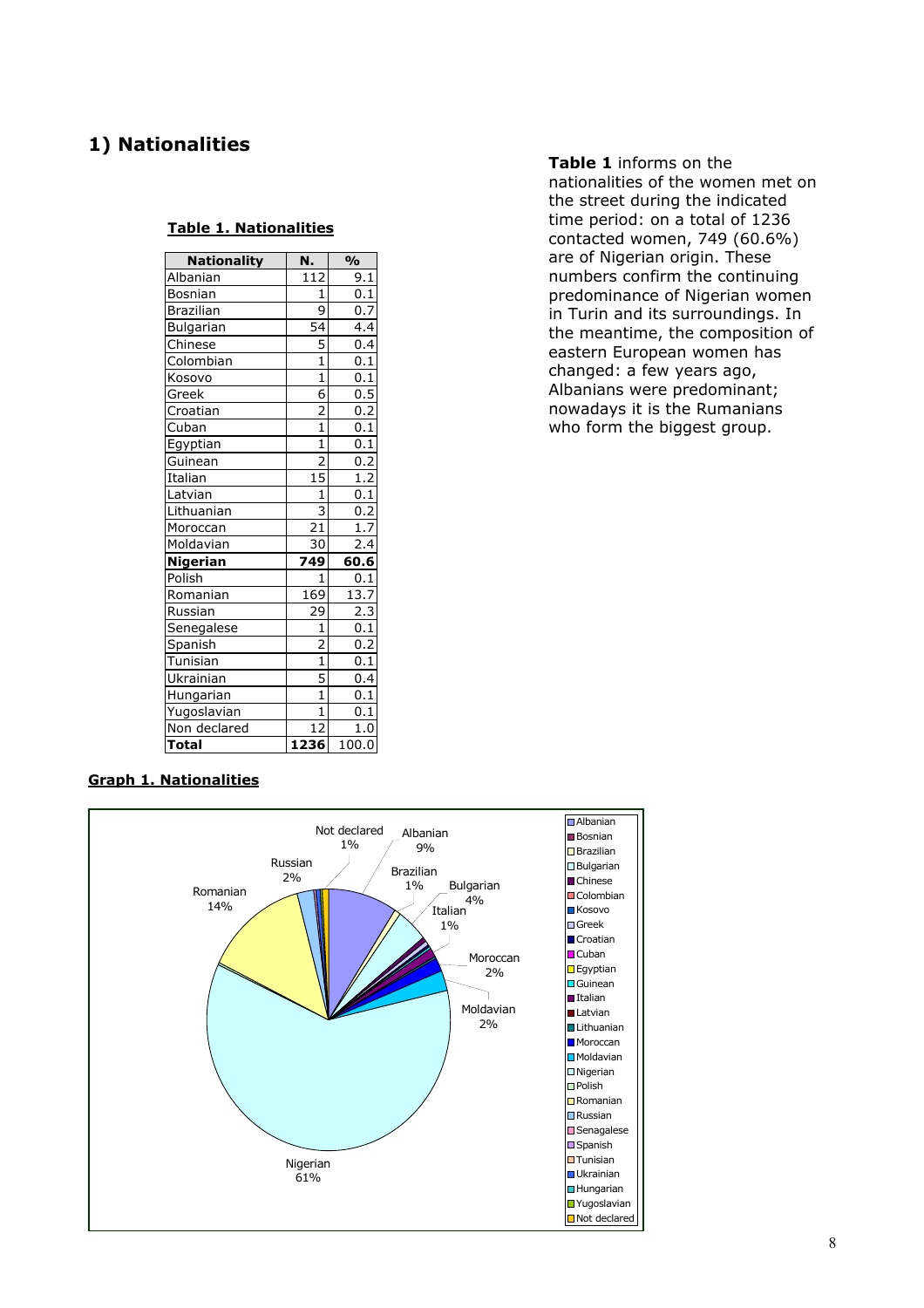### **2) Contacts**

becomes evident that there is a higher number of newly arrived women. This is explained by  the important turn over of girls and their constant movement. As far as Nigerian women are concerned, there is a fair balance between the number of first contacts and the repeated ones. But observing the next table (length of stay in Italy), it

#### **Graph 2. Contacts**



#### **Table 2. Contacts**

| First contact    | 368 |
|------------------|-----|
| Repeated contact |     |
| Total            |     |

### **3) Arrival and length of stay in Italy**

| <b>Stay</b>              | N.  | %    |
|--------------------------|-----|------|
| Less than 6 months       | 149 | 19.9 |
| Between 6 months and     | 193 | 25.8 |
| 1 year                   |     |      |
| More than a year up to 2 | 125 | 16.7 |

More than 2 years  $\begin{array}{|c|c|c|} \hline \text{More than 2 years} & \text{60} & \text{8.0} \end{array}$ Not revealed 1 222 29.6 **Total** 749 100.0

#### **Table 3. Length of stay in Italy**

The number of Nigerian women with a short stay is very high and relative to their important turnover. Still, a fair balance can be observed between short and longer stays indicating a fairly constant presence on the street even though not necessarily in the same location.

#### **Graph 3. Stay in Italy**

years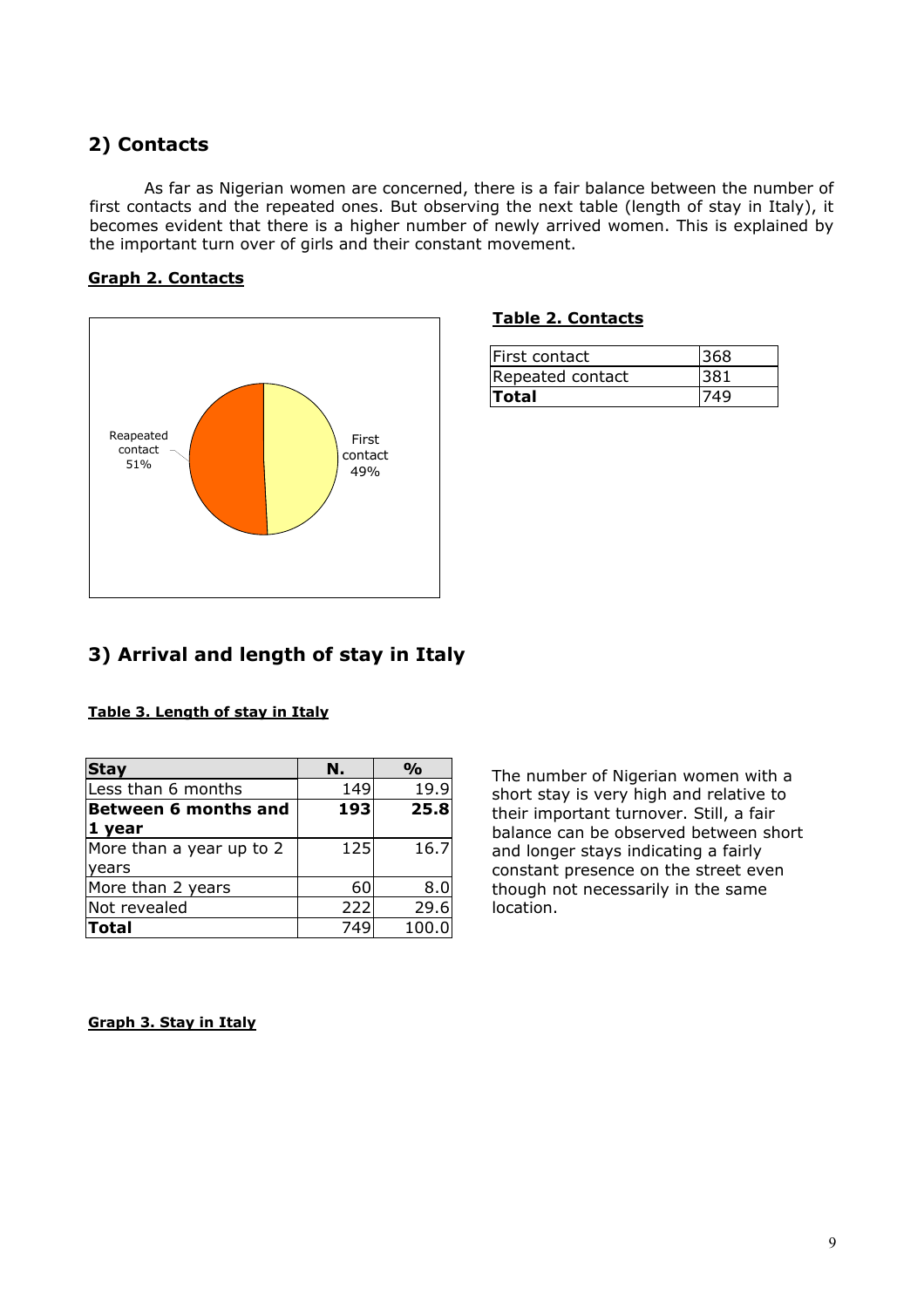

### **4) Age**

#### **Table 4. Age**

| Age          | N.  | $\frac{1}{2}$ |
|--------------|-----|---------------|
| 17           | 3   | 0.4           |
| 18           | 5   | 0.7           |
| 19           | 8   | 1.1           |
| 20           | 77  | 10.3          |
| 21           | 68  | 9.1           |
| 22           | 130 | 17.4          |
| 23           | 83  | 11.1          |
| 24           | 83  | 11.1          |
| 25           | 60  | 8.0           |
| 26           | 34  | 4.5           |
| 27           | 25  | 3.3           |
| 28           | 22  | 2.9           |
| 29           | 7   | 0.9           |
| 30           | 5   | 0.7           |
| Over 30      | 4   | 0.5           |
| Not revealed | 135 | 18.0          |
| Total        | 749 | 100.0         |

The age most often declared is **22 years of age (17 %).** Compared to previous reports, the presence of girls declaring to be minors or having only just reached majority is to be underlined. This revelation indicates the diminishing age of the girls as well as a different mode of recruiting them (probably also related to the greater ingenuity and weakness of younger girls).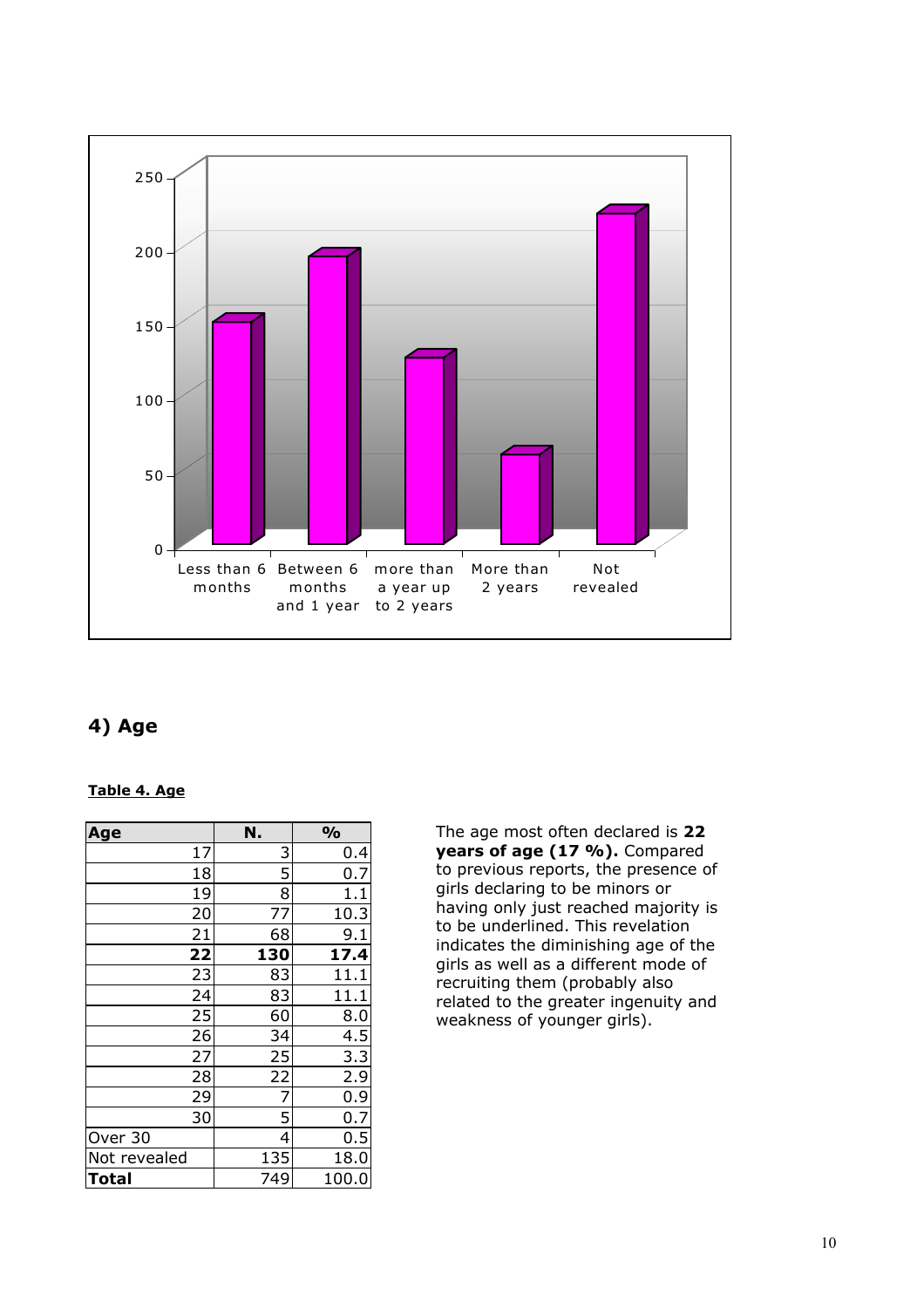



### **5) Use of public health care services**

#### **Table 5. Have you been to a health care service?**

| <b>Health care</b><br>service | N.  | $\frac{0}{0}$ |
|-------------------------------|-----|---------------|
| Yes                           | 153 | 20.4          |
| <b>No</b>                     | 423 | 56.5          |
| Not revealed                  | 173 | 23.1          |
| Total                         | 74G | 100           |

The use of health care services is usually poor. Over the totality of women met, only 20% of them declare to have taken advantage of these services, while over half of them never made use of these services.

#### **Graph 5. Have you been to a health care service?**

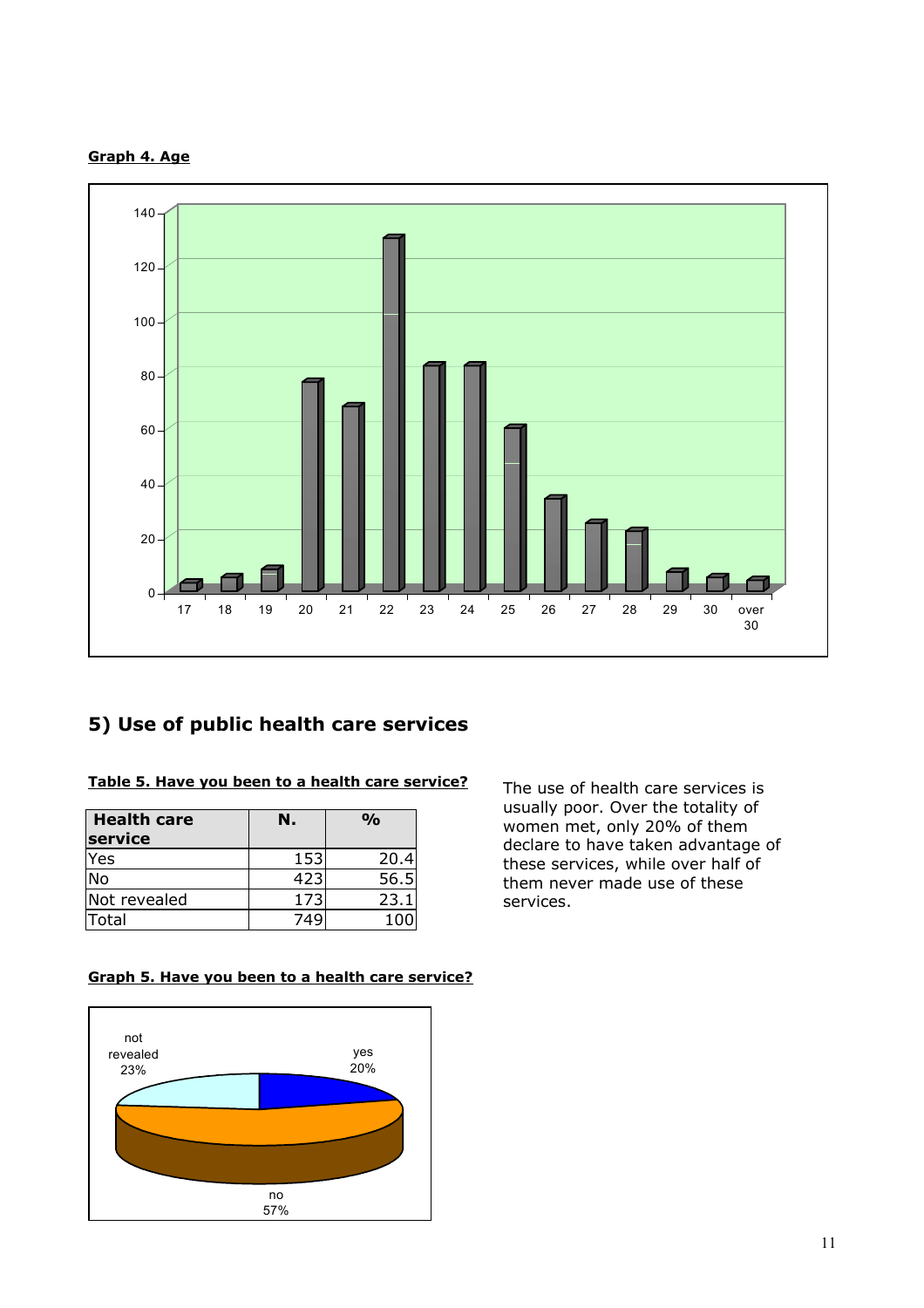### **6) Theft and Aggressions**

#### **Table 6. Have you been victim of theft or aggressions?**

| Theft and aggressions | Ν.  | %    |
|-----------------------|-----|------|
| Yes                   | 135 | 18.0 |
| No                    | 216 | 28.8 |
| Not revealed          | 398 | 53.  |
| Total                 | 749 |      |

Women working on the street are frequently victims of theft and/or aggressions.

Nigerian women confirm the dangers of the street: about 20% of them declare that they have been victims of theft or that they have been ill-treated.

#### **Graph 5. Have you been victim of theft or aggressions?**

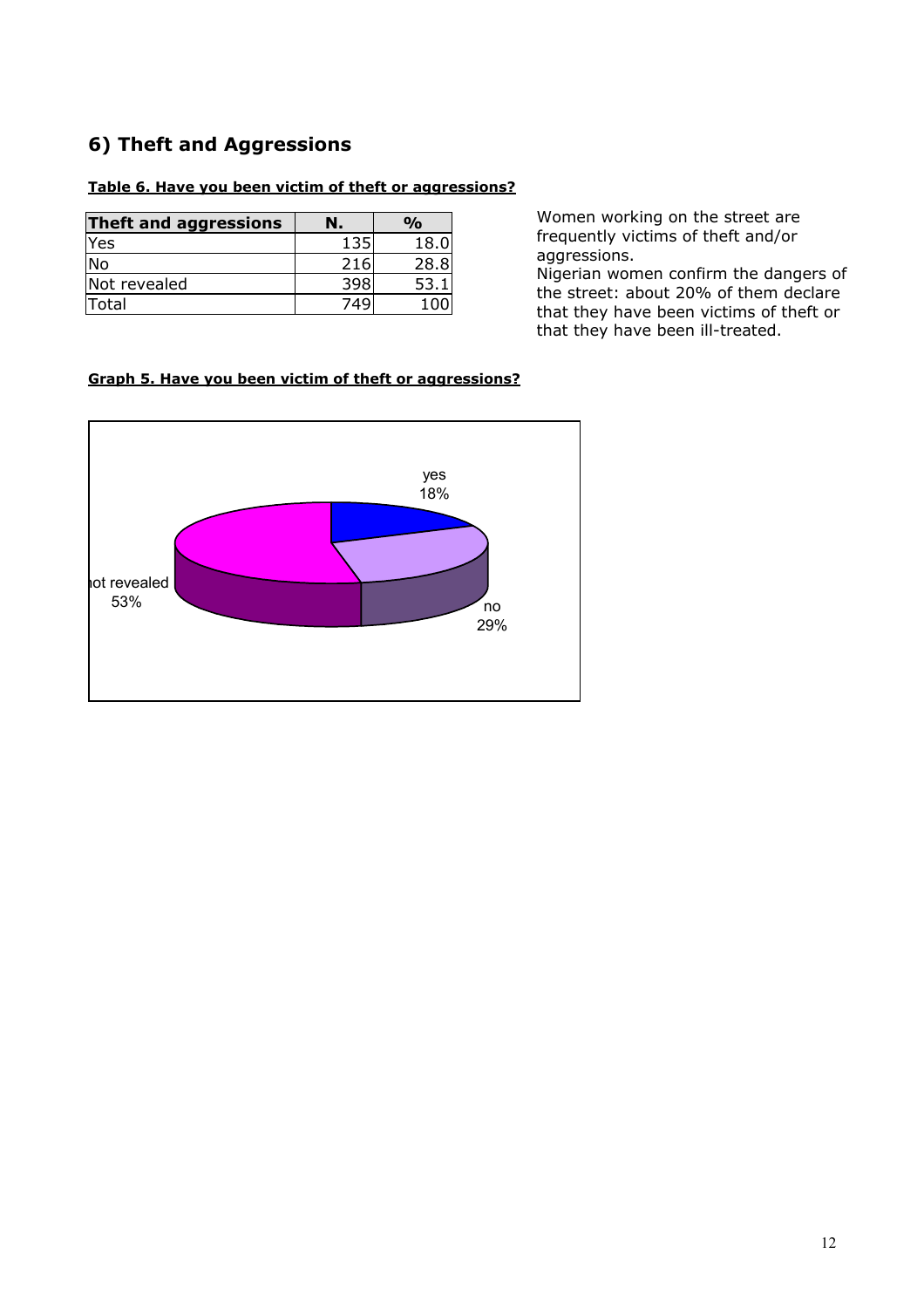Besides the mobile street unit outings effectuated in Turin and its Province, a cultural mediator from Tampep has collaborated with a cooperative from Milan called "Lotta contro l'emarginazione" ("Fight against Social Exclusion"), which has a **mobile street unit active on the Milan territory**. Tampep's mediator thereby informed the Nigerian women working in Milan of the presence of Tampep in Turin. In effect, Milan's cooperative found out that many Nigerian women living in Turin work as commuters in Milan and its suburbs. The collaboration between Tampep and Fight against Social Exclusion was fruitful. As a consequence, some of the women met on the streets of Milan came to Tampep's office in Turin for personal interviews and accompaniment to the health care services.

In addition, a **focus group** has been realized **with representatives of the Nigerian community**, among which the pastor mentioned above. The theme was the situation of Nigerian women victims of trafficking, and more particularly their forced repatriation. The participants underlined how important it is to assist expelled women, since it would be easy for them to fall back in the exploitation business. First of all, it is the stigmatization in the home country, which does not allow them to start a new life, which pushes them to fall back into being exploited/trafficked. The following obstacle is represented by the families who often judge, abandon or exploit their daughters instead of supporting them. Last but not least, there is the serious financial situation, whereby women lacking economical support face the same problems they tried to escape from and will eventually opt to follow the same road to Europe again.

### **Observations on the Phenomenon**

The presence of Nigerian women in the area of Turin and its Province is fairly constant. Many of them can be found on some of Turin's street such as (strada Settimo, via Puglia, strada del Portone) and in the industrial zone of Trofarello-Moncalieri (via Pianezza). Even though the zones in which they work are always the same, the women often change working place. This is done for various reasons such as new arrivals, police round ups, movement imposed by the *madams* to attract new clients etc…

The phenomenon by which women commute to Milan confirms the centrality of Turin as a place of residence of the Nigerian community. During the year 2002, 1601 Nigerians were registered at the General Registry Office of Turin, of whom [1](#page-12-0)122 were women<sup>1</sup>. Their important number has pushed Nigerians to recognize Turin as their "home", where they would live, develop social bonds and important informal networks. This occurs despite the fact that with the constant arrival of new girls, the women have to work at an ever-growing distance from Turin.

### **Critical Points**

 $\overline{a}$ 

The study on Nigerian prostitution has recently revealed an important change, evidencing the fact that **women declare more often that they have been victims of serious ill treatments**. The novelty lies in the fact that these acts of violence are organized by their own exploiters. Until a few years ago, it was commonly believed that amongst the victims of trafficking for the purpose of sexual exploitation, it was the Albananian women who were the victims of the worst violences. Today, thanks to the declarations made by the women to Tampep's social workers and to information reported by the Police forces, we know that the Nigerian prostitution racket has increased the level of violence towards the women. While up to recent times woodoo rituals or minor aggressions perpetrated by the *madams* were sufficient to keep the women under control, they now hire Nigerian, Moroccan or Albanian thugs to subject women to acts of violence in order to prevent them from rebel themselves.

Unfortunately this is the negative response to a positively increased independence of the women, who tend to be less submissive than in the past, and sometimes even radically

<span id="page-12-0"></span><sup>1</sup> Data collected from the *Osservatorio interistituzionale sugli stranieri in provincia di Torino*, Rapporto 2002.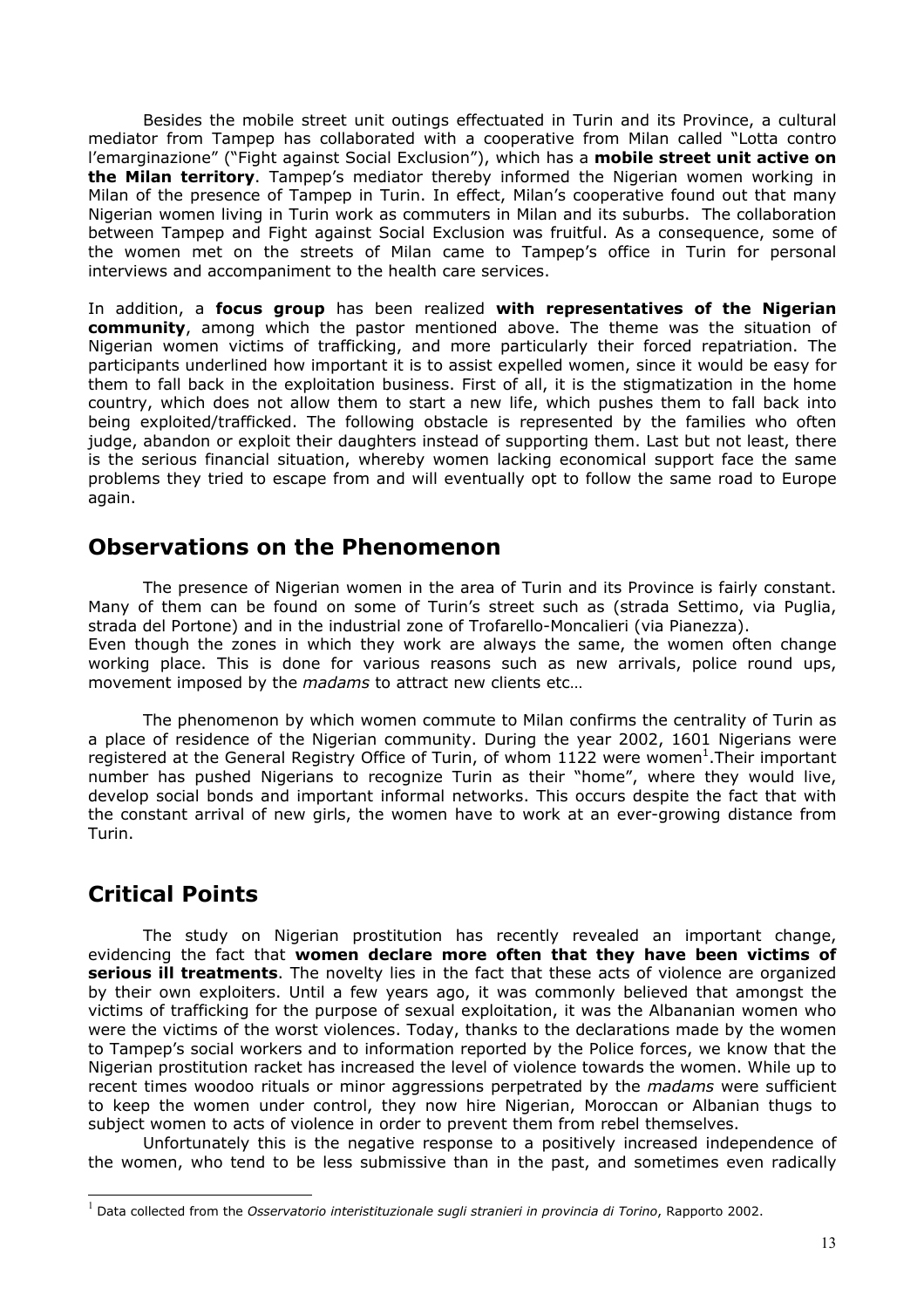refuse to work on the street upon their arrival in Italy. The *madams* have understood that the traditional response to the women's refusal is no longer powerful enough and have therefore increased the level of violence and fear amongst the girls. This is how one of them told us that she has been beaten up by a group of six men.

### **Perspectives**

The networking with the Nigerian community and its collaboration becomes increasingly important for successful interventions. Beside the activities of the cultural mediators, Tampep tries to consolidate the relations established with the Nigerian community to further understand the migration phenomenon of Nigerian women victims of trafficking with the purpose of sexual exploitation. Thanks to the assistance of persons whom the women will recognize as representative, it is expected that the team will be able to intervene more efficiently and timelier, and that it will be possible to create a real network with the Nigerian community to supplement the already existing traditional one.

# **Action 4**

| <b>Action 4</b>                                | <b>Objectives</b>                                                                                                                                                     | <b>Methodology</b>                                                                                                                                                                                                                                                                                                                                                                                                       | <b>Beneficiaries</b>                                                                                              |
|------------------------------------------------|-----------------------------------------------------------------------------------------------------------------------------------------------------------------------|--------------------------------------------------------------------------------------------------------------------------------------------------------------------------------------------------------------------------------------------------------------------------------------------------------------------------------------------------------------------------------------------------------------------------|-------------------------------------------------------------------------------------------------------------------|
| Assistance to women and<br>minors who denounce | Activation of the local<br>network (formal and<br>informal resources) for<br>the enrollment of<br>women and minors <sup>2</sup><br>into social protection<br>programs | Assistance of the victim<br>in the denunciation<br>process and in the<br>acquisition of the<br>necessary documents;<br>Reception in a protected<br>$\bullet$<br>shelter;<br>Assistance in the<br>$\bullet$<br>professional orientation<br>and formation and/or for<br>the insertion in the labor<br>market;<br>Support to autonomous<br>housing;<br>Notification of minors to<br>the Turin municipality<br>for tutorship | Nigerian women<br>$\bullet$<br>and minors victims<br>of trafficking for<br>the purpose of<br>sexual exploitation. |

# **Achieved Results**

 $\overline{a}$ 

*Summary of the situation from November 2002 to December 2003* 

During the year 2003 some **social protection programs** were started in favor of the Nigerian women who requested them. In short, the program foresees the handling of the denunciation and of the residence permit, the admittance in a protected accommodation (community) and the selection of a skills building and professional program in order to prepare the women for an

<span id="page-13-0"></span> $^2$  For minors inserted in the social protection program, it is planned that the Turin municipality will tutor them. This will be done through the Ufficio Minori Stranieri (Office for Foreign Minors) and the public services' network, which will both be in charge of being in contact with the family of origin (whenever possible), of finding an accommodation for the minors and of orienting them in their studies and professional career. The tutorship goes on until the child reaches the age of majority and is guided by the indications of the Committee for Foreign Minors, which operates at a national level.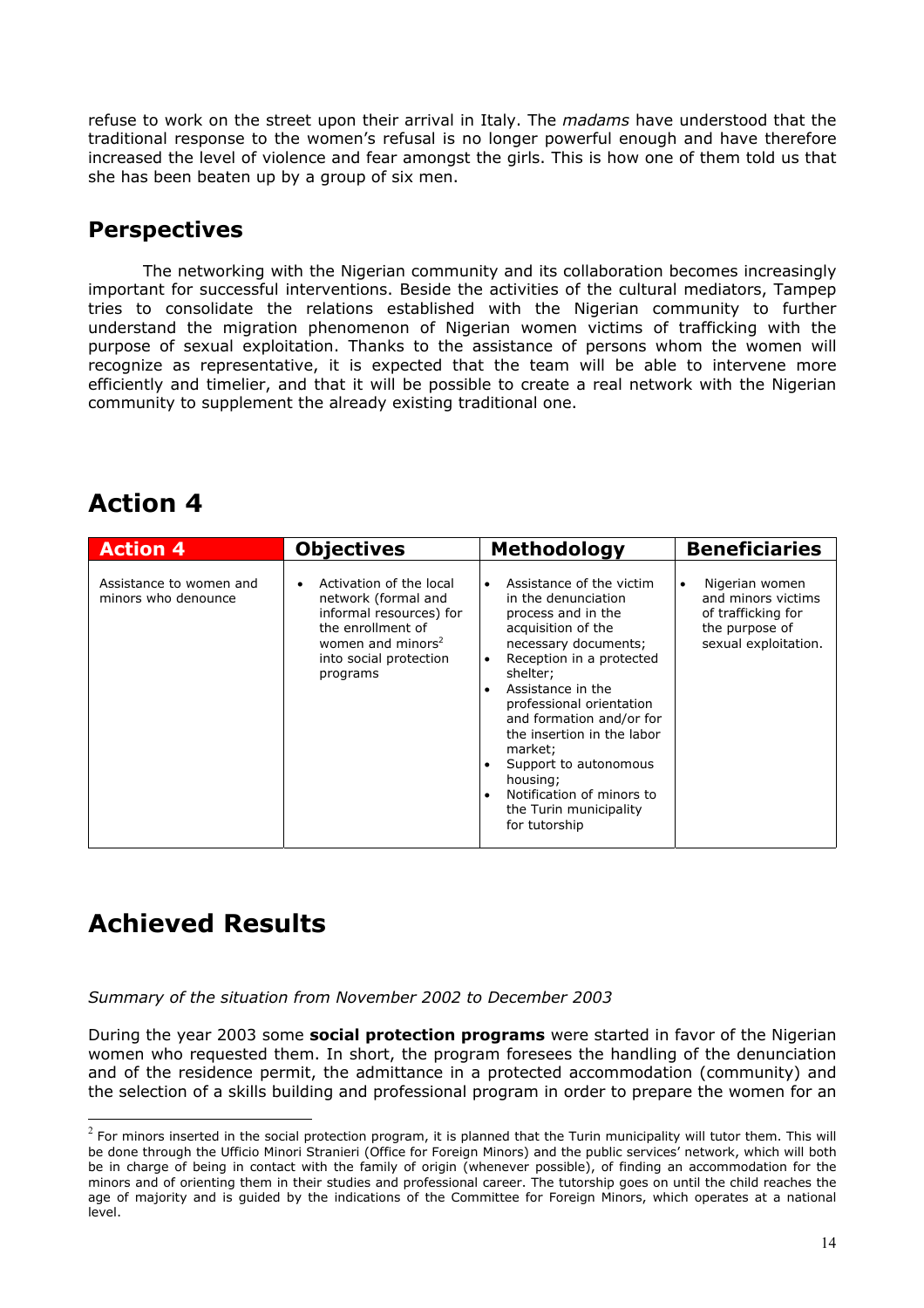autonomous living. Additional resources such as medical or psychological assistance for example can be activated. The program will end after some time, once the women have reached housing, working and social independency.

In 2003, a total of 7 Nigerian women were following a program of social protection after having denounced their exploiters as foreseen by the Art. 18. Some of these women had already started the program previous to 2003, while others started it that same year. Of these 7 women:

- $\Rightarrow$  2 were minors and after the first contact, Tampep transferred them to the appropriate projects under the tutorship of the adequate public services;
- $\Rightarrow$  1 abandoned the program;
- $\Rightarrow$  1 arrived at the end of her program during 2003 with a working contract;
- $\Rightarrow$  1 remained pregnant and was taken on by the "Mamma Bambino" Project ("Mother Baby" Project) run by the "Centro Aiuto per la vita" (Help Center for Life);
- $\Rightarrow$  1 came back from Nigeria to settle down in Turin and pick up again the program she had previously interrupted;
- $\Rightarrow$  1 is still following the program.

As far as Tampep's **shelters** are concerned, they currently (in December 2003) accommodate 6 Nigerian women: 4 of them are under the responsibility of Tampep, while 2 other are under the responsibility of two other associations in Turin. In total from November 2002 up to now Tampep's shelters hosted a total of 18 women, 13 of whom were Nigerian.

### **Observations on the phenomenon**

Over time, Tampep notes as constant the number of women who decide to undertake a social protection program.

Having a closer look at the phenomenon and considering years of experience acquired in direct contact with the girls, specific factors can be identified as crucial for them to take such a decision. These factors are found in the stories of numerous women:

- $\Rightarrow$  *The external factor*, the occasion for the woman to have a contact allowing her to get out of the exploitation circle: this factor might be represented by a particularly sensitive client, by a friend or a parent, by finding a phone number allowing to have access to other resources and to people who can help. It might also be represented by social workers and law enforcement forces, which are present in various types of offices and who give out information and the necessary confidence to try to put a definitive end to that type of life.
- $\Rightarrow$  *The willingness to legalize ones situation:* some women take the opportunity, with the Art. 18, to obtain a residence permit, which, in turn, allows them to have new prospects for an active insertion in Italy.
- $\Rightarrow$  *The sense of justice:* many women who denounce also find the strength to do so because of their strong awareness that they have been wrongly harmed, that they were victims of injustices and the victims of a traffic of exploiters. The possibility to denounce their traffickers and to see them prosecuted and punished is stronger than the fear of retaliations on them or on their families.
- $\Rightarrow$  *The free will*: this last factor seems to be decisive for the decision. In effect, the sum of the precedent factors is not enough to support the resolution of a woman who lacks strong personal motivation. No data helps to define what triggers their decision in this type of situation. Tampep's experience reveals that the decision is independent from age, culture, length of time spent on the street or of the violences endured. Every woman has her distinct personal limit, a threshold, which, once exceeded, gives her the motivation to move on. This moment is also decisive for the continuation of the program.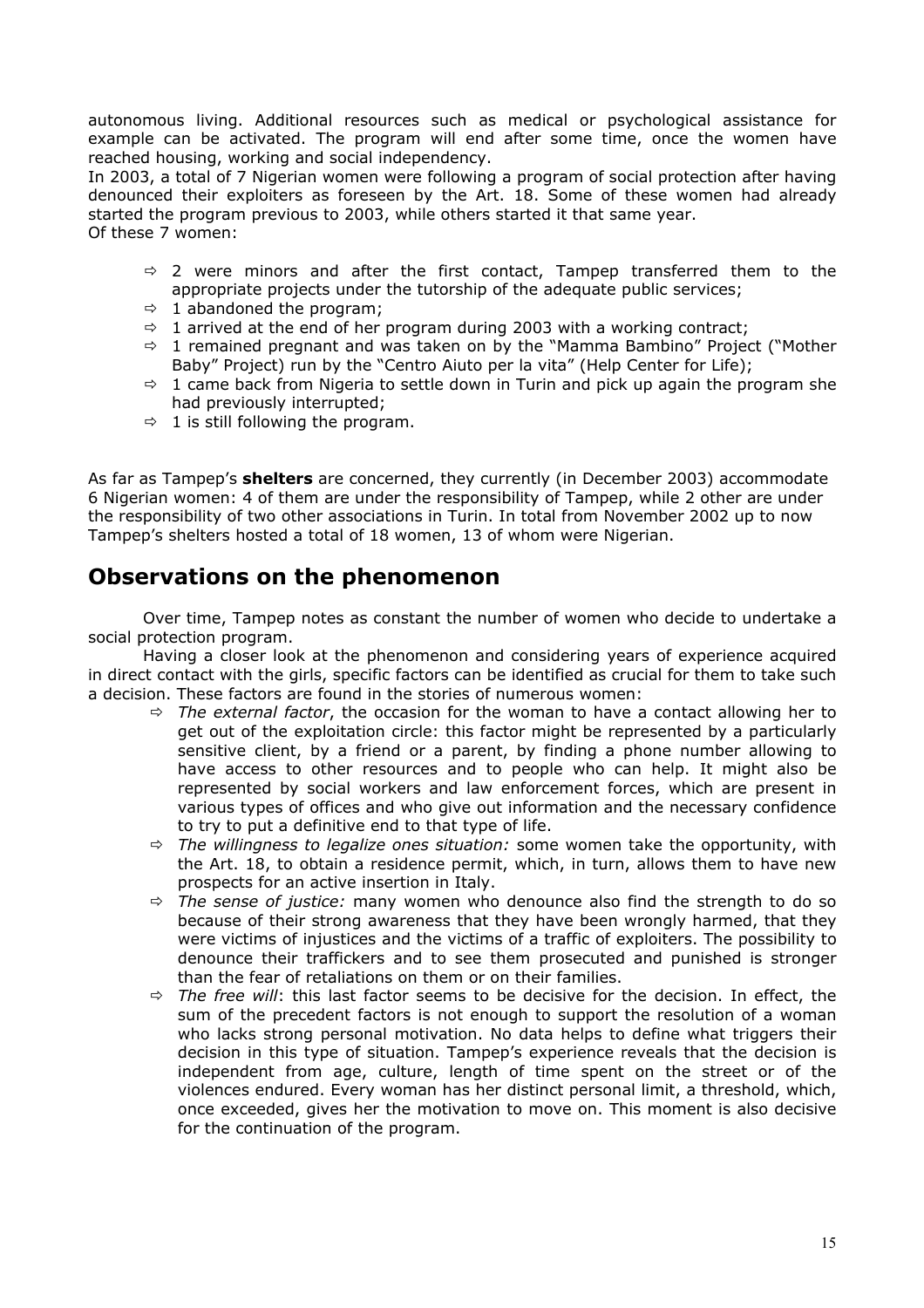### **Critical Points**

Some recurrent problems have been identified in the social protection program. They are characteristic and are faced by all the members of the network collaborating for the good functioning of these projects.

- $\Rightarrow$  There is a timing problem linked to the time at which the woman starts her program: if this happens during the summer, the lack of resources that could otherwise be activated immediately can be felt. The social workers of the various organizations working in this field are not always reachable, the housing facilities lack rooms, the training facilities are not active and the working possibilities are reduced. If the resources cannot be activated immediately and the women are not starting the planned program right away, their personal motivation is put under stress.
- $\Rightarrow$  There is a shortage of rooms in the housing communities: the demand exceeds the offer. Sometimes these structures are not adequate for the women, who need to be surrounded by social workers specially trained to understand and relate to them. The relation between the guests themselves is often problematic.
- $\Rightarrow$  Once the woman is professionally autonomous, the accommodation problem continues since housing facilities are scarce and cannot always be found: the rent is expensive, the owners are not always willing to host foreigners, a deposit needs to be paid in advance and the candidate needs to prove that she has a stable job. The cohabitation with women of other nationalities proves to be difficult since Nigerian women have particular cultural habits: while being prepared, their food emanates a strong odor, the women raise their voice during conversation…
- $\Rightarrow$  Job opportunities are missing: in a generally difficult moment of economic recession and of unemployment, big difficulties are recorded when it comes to find work for persons who often do not have the necessary qualifications to enter the labor market. In effect, the women are often not fluent in Italian, have a low educational level and have integration difficulties due also to the different pace of life they are used to. Some of them therefore have a hard time to respect regulated working hours.
- $\Rightarrow$  The handling of bureaucracy, the payment of taxes or bills, the respect of deadlines and of schedules as well as the difficult language are all objective obstacles to the smooth integration of the women.
- $\Rightarrow$  In addition, there is a problem directly linked to Turin and its surroundings since Nigerian are heavily stigmatized in this area. They are immediately put in connection with prostitution.

### **Perspectives**

Since the new law on immigration has not modified the enforcement of the Art. 18, it is still possible to suggest this great tool to women victims of trafficking, who whish to change their lives. The prospect is therefore to consolidate the networking activities and to ask for an increase of the resources made available to these women.

In this respect, a pilot experience made in connection with a European Community project, *Equal*, showed to be very successful. This project, which is still being run in Turin under the direction of the Province and of which Tampep is a partner, is a pilot project experimenting a reproducible methodology of insertion in social protection programs.

The innovation lies in the fact that the women already receive a sort of scholarship while they go to school or follow skills building training. This turns out to be a good support since it partly reduces problems related to the autonomy of the women, to their housing resources and to their personal motivation.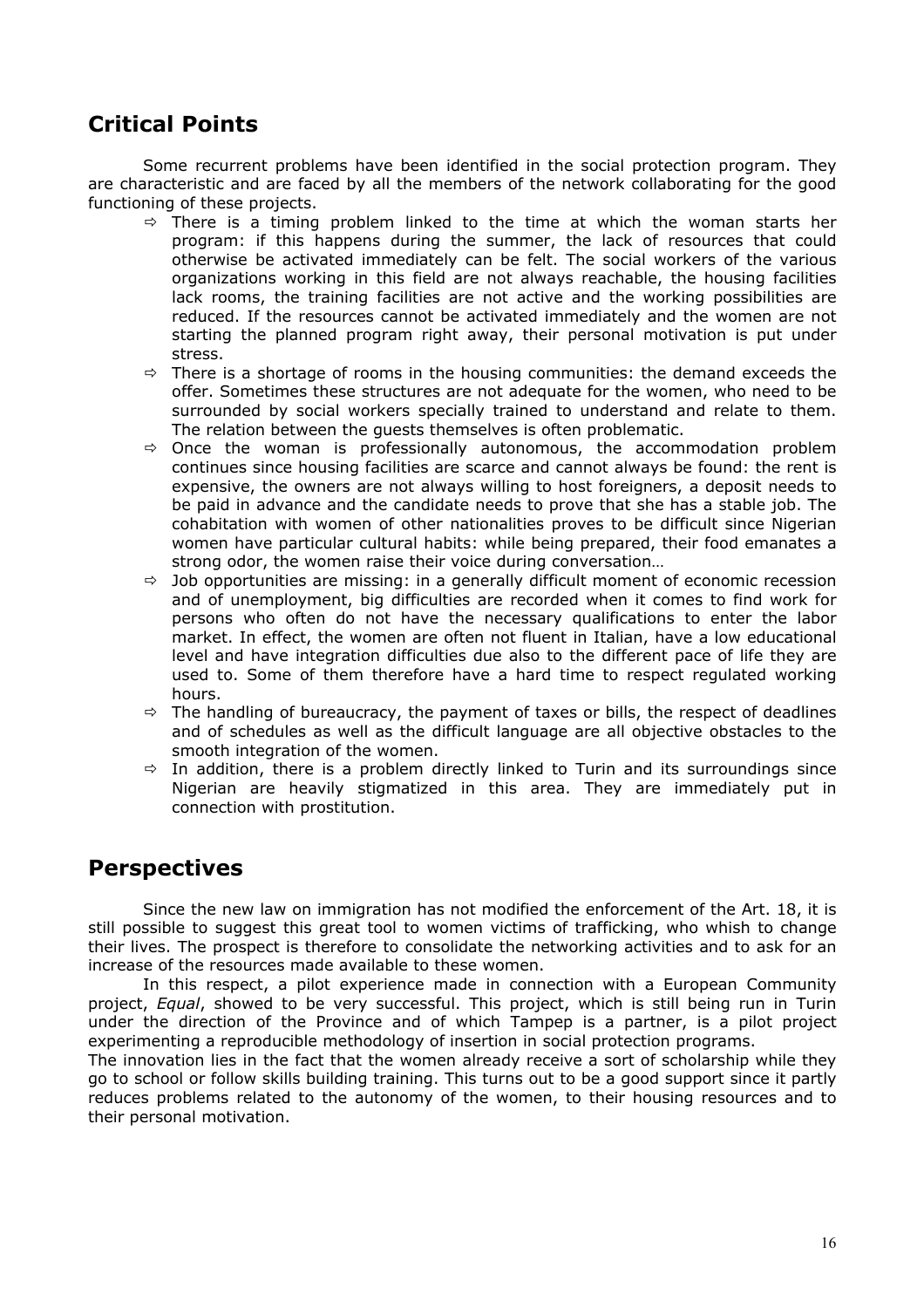# **Action 5**

| <b>Action 5</b>                                                                                                                                                       | <b>Objectives</b>                                                                                                                                                                                                                                                      | <b>Methodology</b>                                                                                                                                    | <b>Beneficiaries</b>                                                                                                                                                                    |
|-----------------------------------------------------------------------------------------------------------------------------------------------------------------------|------------------------------------------------------------------------------------------------------------------------------------------------------------------------------------------------------------------------------------------------------------------------|-------------------------------------------------------------------------------------------------------------------------------------------------------|-----------------------------------------------------------------------------------------------------------------------------------------------------------------------------------------|
| Training<br><b>Duration: January 2003</b><br>training for cultural<br>mediators and peer<br>educators.<br>Additional training will take<br>place during the year 2003 | Training for peer<br>٠<br>educators and cultural<br>mediators on health<br>prevention;<br>Training for socio-<br>$\bullet$<br>sanitary personnel, law<br>enforcement personnel<br>and teachers on<br>migrants' prostitution,<br>trafficking and sexual<br>exploitation | Production and revision<br>of information material:<br>Organization of seminars<br>and workshops;<br>Involvment of qualified<br>$\bullet$<br>trainers | Cultural<br>$\bullet$<br>mediators:<br>Peer educators;<br>$\bullet$<br>Socio-sanitary<br>$\bullet$<br>operators;<br>Law enforcement<br>$\bullet$<br>personnel;<br>Teachers<br>$\bullet$ |

# **Achieved Results**

In January 2003 a **Training Day** was organized for social workers, cultural mediators and volunteers.

Topics:

- TAMPEP, carried out activities and current projects
- Street and prevention activities as well as reception of the women and their assistance with the Art. 18
- The experiences which led to the constitution of the Association.
- The current prostitution panorama in the city of Turin and the general situation in Italy.
- The international panorama and the policies against trafficking.
- Legislative proposals on prostitution and on the repression of the trafficking phenomenon.
- Projects launched for 2003 and the involvement of the countries of origin.

In addition, **refresher courses** directed at social workers, cultural mediators, volunteers and Tampep's staff have taken place between January and February 2003**.** Topics:

*Tampep's methodology in the field of health prevention.* 

Research action: target outreach work

Street work

Involvement of the network of health services.

*Cultural mediation and peer education* 

Involvement and training of peer educators

The role of the cultural mediators

*Organization of the activities* 

Team constitution and competences

Adherence to the proper role within the team

*Refresher course on the immigration law and on the application of the Art. 18* 

Discussion of Case Studies

Definition of the working plan, the protocols etc… as well as of the relations with institutions

*Reception of the women* 

Discussion of case studies

Definition of the working plan, of the management of housing communities etc…